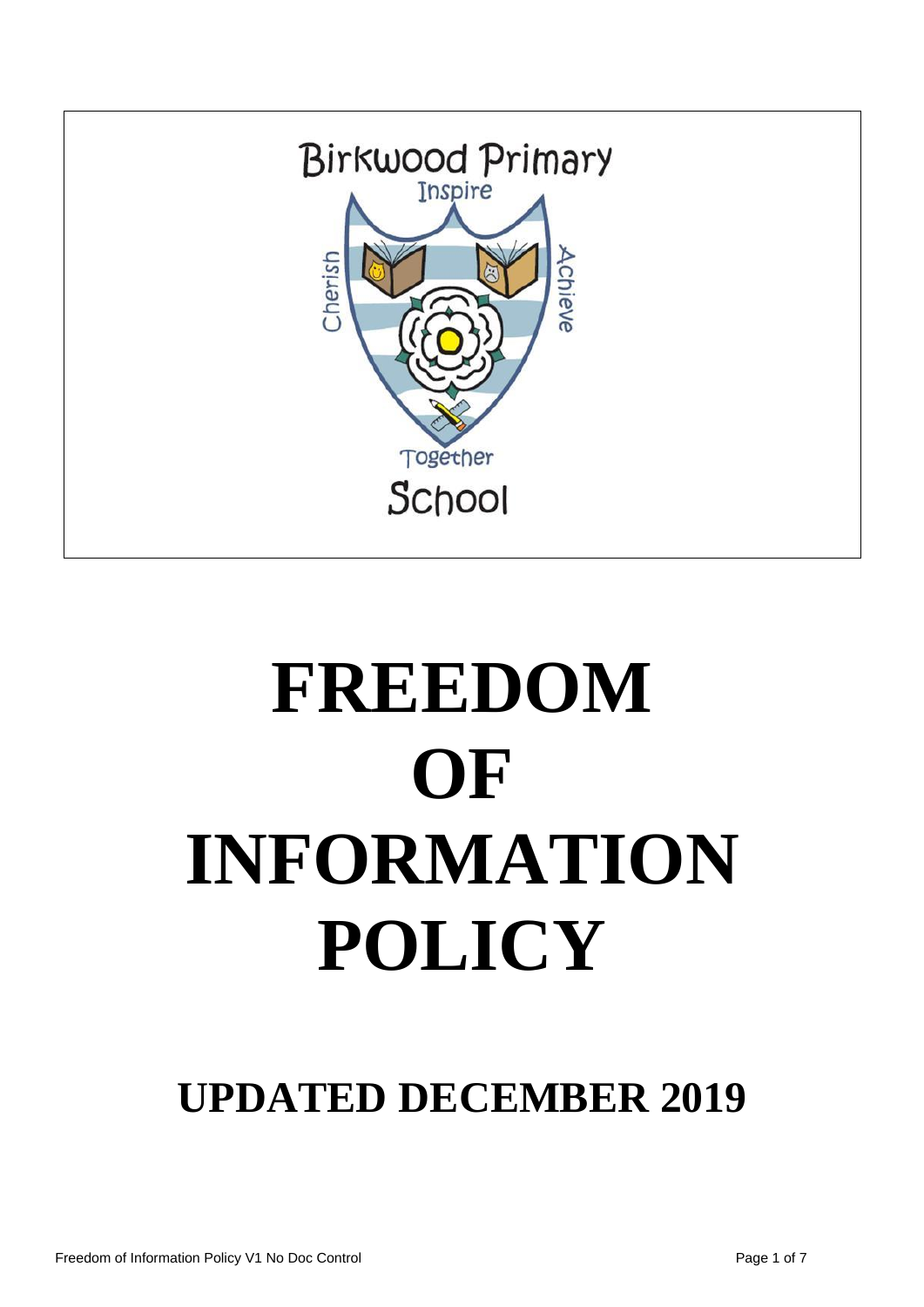**Table of Contents** 

| 3              |                                                                |
|----------------|----------------------------------------------------------------|
| $\overline{4}$ |                                                                |
| 5 <sup>1</sup> |                                                                |
| 6              |                                                                |
| $7^{\circ}$    | IN RESPECT TO ANY REQUEST FOR INFORMATION THE COUNCIL RESERVES |
| 8              |                                                                |
| 9              |                                                                |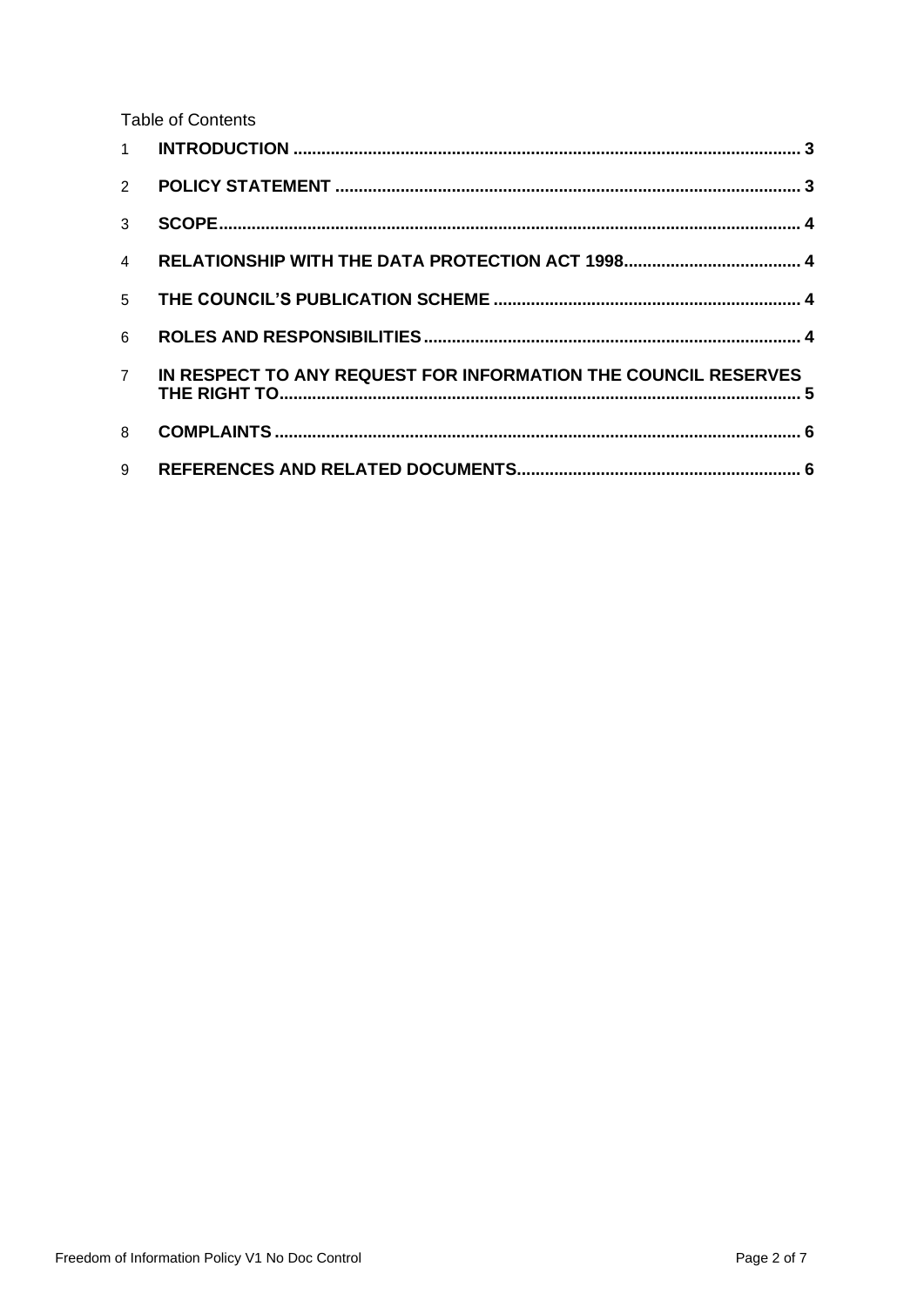### <span id="page-2-0"></span>**1 Introduction**

- 1.1 Barnsley Metropolitan Borough Council is committed to complying with the provisions of the Freedom of Information Act 2000 (FOIA), which came into force on 1st January 2005.
- 1.2 The FOI Act 2000 gives the public the right of access to all recorded information held by all public authorities.
- 1.3 Access to information can only and will only be denied if there is an absolute exemption upon its disclosure or the public interest assessment dictates that the information should not be disclosed.
- 1.4 The FOIA is regulated by the Information Commissioner.
- 1.5 The Freedom of Information Act complements or supports the following legislation:
	- Data Protection Act 1998, that gives individuals access to personal information held about them by the Council;
	- Environmental Information Regulations 2004 that gives access to information about the environment held by the Government and Public Authorities.
	- Protection of Freedoms Act 2012 requires public authorities to provide information and if available datasets in a re-usable format so far as reasonably practicable; and
	- Local Government Act 1972 that contains the main access to information rules in relation to all meetings of the Council and the formally established committees and sub-committees of the Council.
- 1.6 In complying with its duty any local authority must take account of the Code of Practice in relation to Freedom of Information issued by the Ministry of Justice under Section 45 of the Act. The Council will abide by the terms of Code of Practice whenever this is possible or appropriate.

#### <span id="page-2-1"></span>**2 Policy Statement**

- 2.1 Barnsley Metropolitan Borough Council will comply with all the relevant provisions of the Freedom of Information Act 2000 and, where relevant, the requirements of the Environmental Information Regulations 2004 (EIR).
- 2.2 The Council will provide advice and assistance to help people make requests under the FOIA. The Council aims to respond to all requests promptly and within the statutory response period of 20 working days following receipt of a valid request.
- 2.3 In cases where information is covered by an exemption or other legislation, consideration is given as to whether or not it is in the public interest to disclose regardless of the exemption.
- 2.4 The Council has adopted and will maintain a Publication Scheme that has been approved by the Information Commissioner. The Publication Scheme contains details of all the information that the Council makes available to the public. The Publication Scheme will be subject to regular review.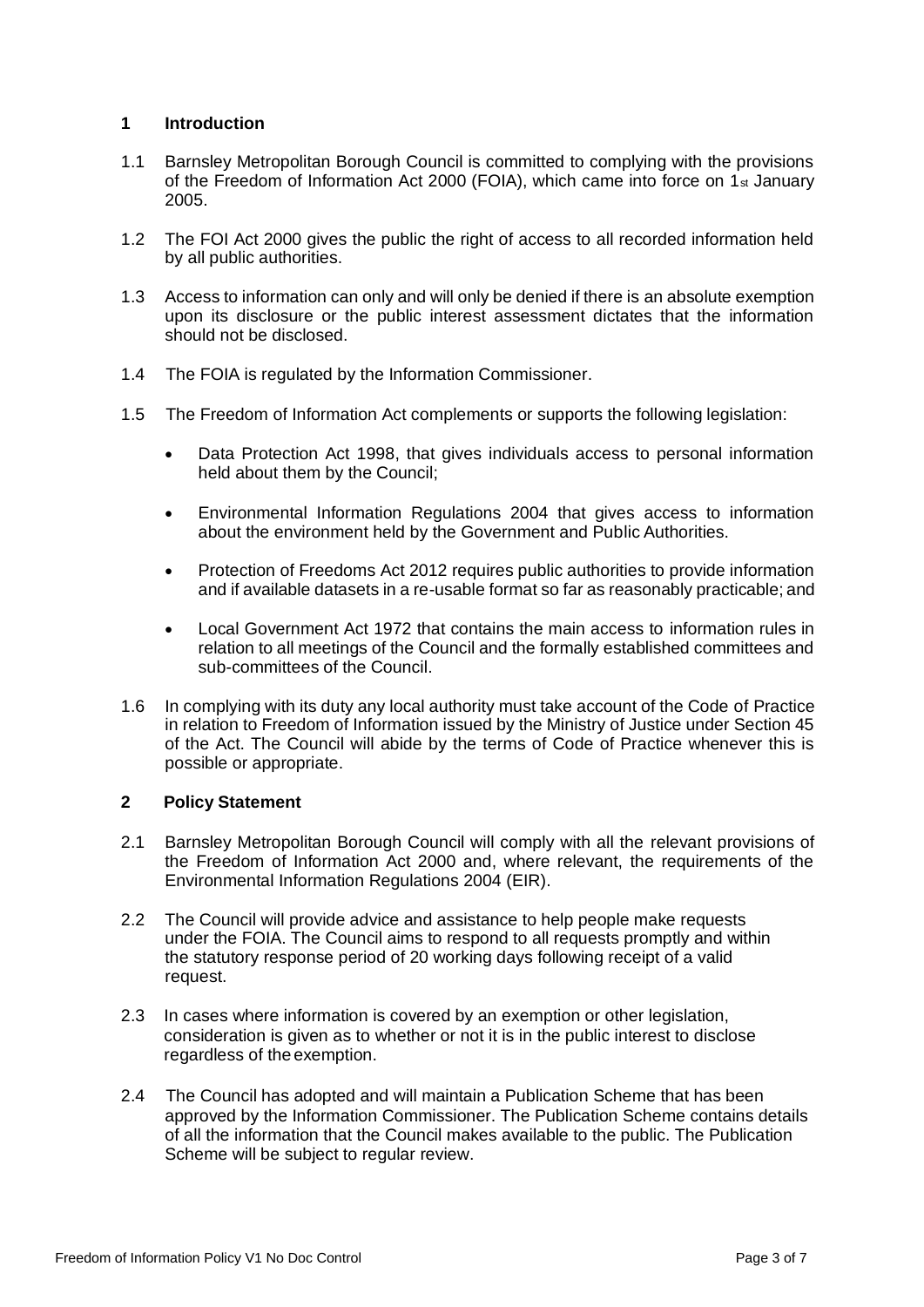2.5 The Council is committed to conducting its affairs in a transparent manner and enabling public access to its information whenever this is appropriate. Generally the Council will act in as open and transparent a manner as possible whilst ensuring the integrity of its information and protecting the privacy of its customers

#### <span id="page-3-0"></span>**3 Scope**

- 3.1 This policy informs recipients of Council services, members of the public and external parties of the processes the Council has established for complying with the FOIA.
- 3.2 This policy operationally applies to all employees of the Council, elected members, contractors, agents, partners and temporary staff working for or on behalf of the Council.
- 3.3 This policy does not cover Subject Access Requests (requests for access to information about a living individual which could identify them). These requests are exempt from the FOIA under section 40, and should be processed in accordance with the Data Protection Act 1998 (DPA).
- 3.4 This policy does not relate to data held by schools, as they are data controllers in their own right and responsible for their own FOIA compliance.

#### <span id="page-3-1"></span>**4 Relationship with the Data Protection Act 1998**

4.1 The Council is under a legal duty to protect personal data as required by the Data Protection Act 1998. The Council will carefully consider its responsibilities under the DPA before disclosing personal data about living individuals, including current and former officers, members and users of its services.

#### <span id="page-3-2"></span>**5 The Council's Publication Scheme**

5.1 The Council's Publication Scheme is available on the Council's website.

The Publication Scheme specifies:

- What information the Council will make routinely available to the public as a matter of course;
- How it will do so: and
- Whether or not this information will be made available free of charge or on payment of a fee

#### <span id="page-3-3"></span>**6 Roles and Responsibilities**

6.1 All employees are responsible for ensuring that any request for information they receive is dealt with in line with the requirements of the FOIA and in compliance with this policy and the prevailing procedures.

All staff must recognise that all recorded information may be provided to the public, and that the law requires that there will be full and unconditional disclosure in every case unless one of the statutory exemptions / exceptions applies.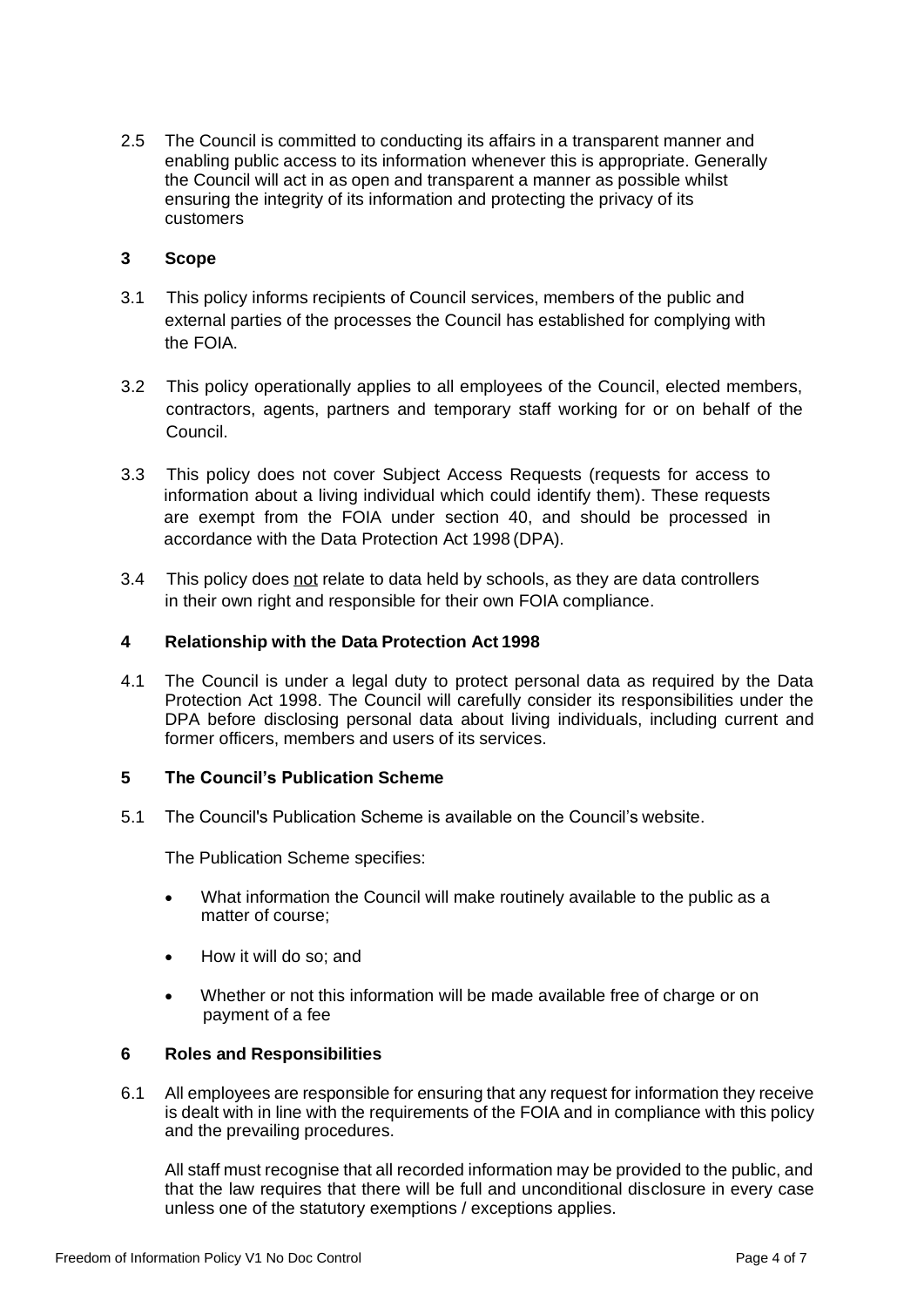Any breach of any provision of the FOIA will be deemed as being a breach of any contract between the Council and that individual, company, partner or firm;

- 6.2 Managers are required to ensure that the service areas for which they are responsible have in place adequate guidance on freedom of information and effective measures to comply with this policy.
- 6.3 Third parties who are users of information supplied by the Council will be required to confirm that they will abide by the requirements of the FOIA and allow audits by the Council of data held on its behalf (if requested); and

Indemnify the Council against any prosecutions, claims, proceedings, actions or payments of compensation or damages, without limitation.

- 6.4 The Council will ensure that:
	- Everyone managing and handling information understands that they are responsible for following good information management practice;
	- Staff who handle information are appropriately supervised and trained;
	- Methods of handling information are regularly assessed and evaluated;
	- Any disclosure of data will be in compliance with approved procedures;
	- All necessary steps will be taken to ensure that data is kept secure at all times against unauthorised or unlawful loss or disclosure; and
	- All contractors who are users of information supplied by the Council will be required to confirm that they will comply with the requirements of the Act with regard to information supplied by the Council.
	- It will abide by any Code of Practice on the discharge of the functions of Public Authorities which is issued by the Ministry of Justice. In addition the Council will take account of any guidance which is issued by the Information Commissioner to promote good practice.

## <span id="page-4-0"></span>**7 In respect to any request for information the Council reserves the right to:**

7.1 Withhold request results until the relevant fee has been paid, and also reserves the right to refuse requests whose total administrative cost exceeds the appropriate limit of 18 hours based on an average flat rate of £25 per hour (£450), as stated in the Freedom of

Information and Data Protection (Appropriate Limit and Fees) Regulation 2004.

- 7.2 Refuse any vexatious or repetitious request;
- 7.3 Where the Council already publishes the information requested, enquirers will be directed to the public resource in which they may find the information they require;
- 7.4 Withhold information if it is subject to an exemption under the Freedom of Information Act 2000, the Environmental Information Regulations 2004 or the Local Government Act 1972; and/or
- 7.5 Not provide copies of items subject to copyright restrictions, although these will still be open for inspection under the Act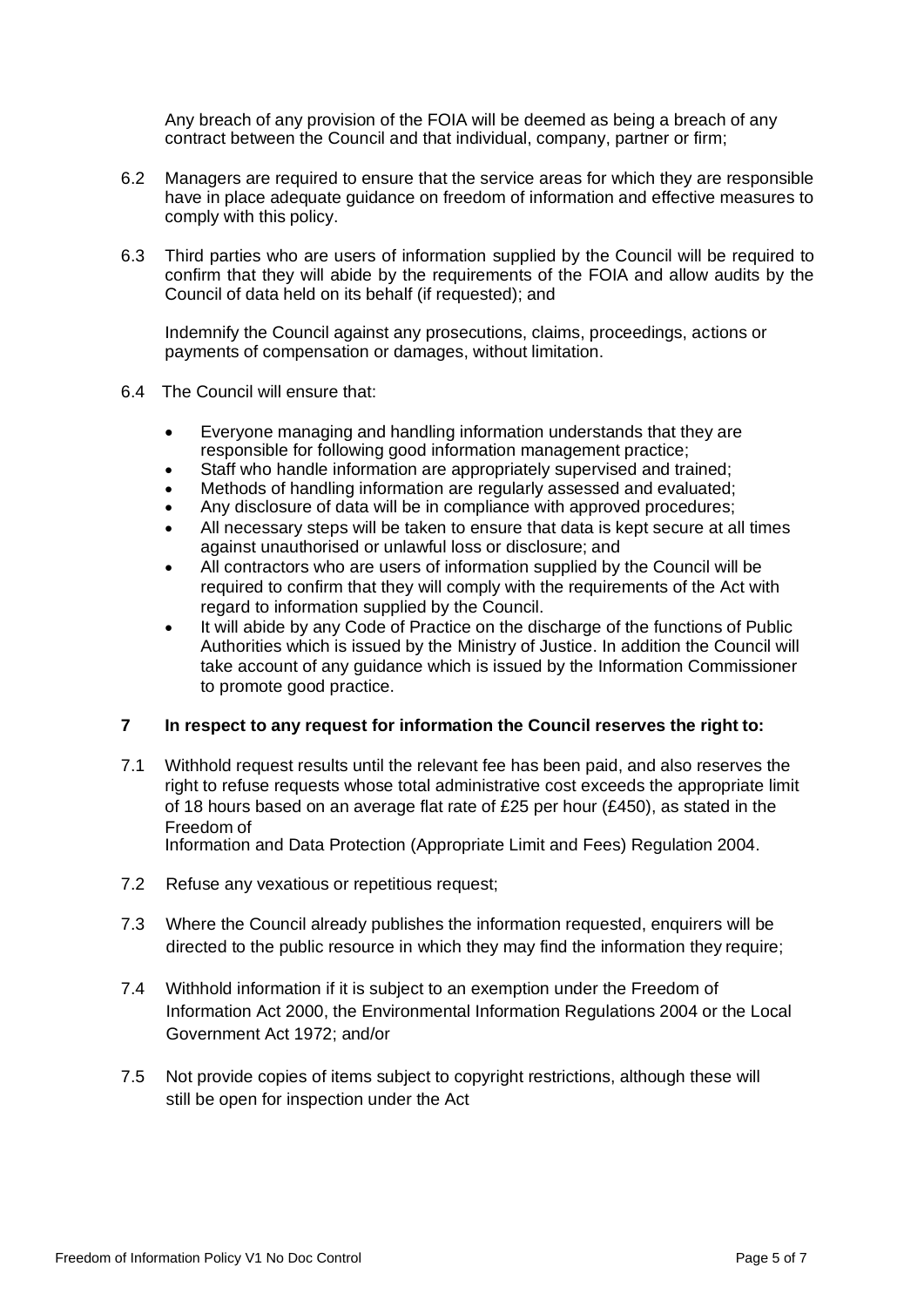7.6 A refusal of a request for information will only be made when it is necessary to do so. For example, if the estimated costs of extracting, preparing or analysing the requested information are excessive. The refusal of the request will be made in writing and will state the reason for refusal, specify the exemption which applies and state clearly why the exemption applies.

When applicable the Council will identify why the public interest in maintaining an exemption outweighs the public interest in any disclosure. Whenever appropriate the factors taken into account will be identified and communicated.

#### <span id="page-5-0"></span>**8 Complaints**

8.1 The Council has a set complaints procedure and any complaints about the Data Protection Act, the Environmental Information Regulations or the Freedom of Information Act may be dealt with by clearly marking your correspondence 'Complaint' and addressing it to:

Barnsley MBC Corporate Services – Information Governance C/O Corporate Mail Room PO Box 634 **Barnsley** S70 9GG Email: [online@barnsley.gov.uk](mailto:online@barnsley.gov.uk)

8.2 If you are not content with the outcome of the complaint, you have the right to apply directly to the Information Commissioner for a decision. The Information Commissioner can be contacted at:-

Customer Services Team Information Commissioner's Office Wycliffe House **Water** Lane Wilmslow **Cheshire** SK9 5AF Website: [www.ico.org.uk](http://www.ico.org.uk/) Tel: 01625 545 745

8.3 The Council will maintain a record of all complaints and their outcomes.

#### <span id="page-5-1"></span>**9 References and Related Documents**

9.1 References:

Freedom of Information Act 2000 Environmental Information Regulations 2004 Protection of Freedoms Act 2012 Data Protection Act 1998 Human Rights Act 1998